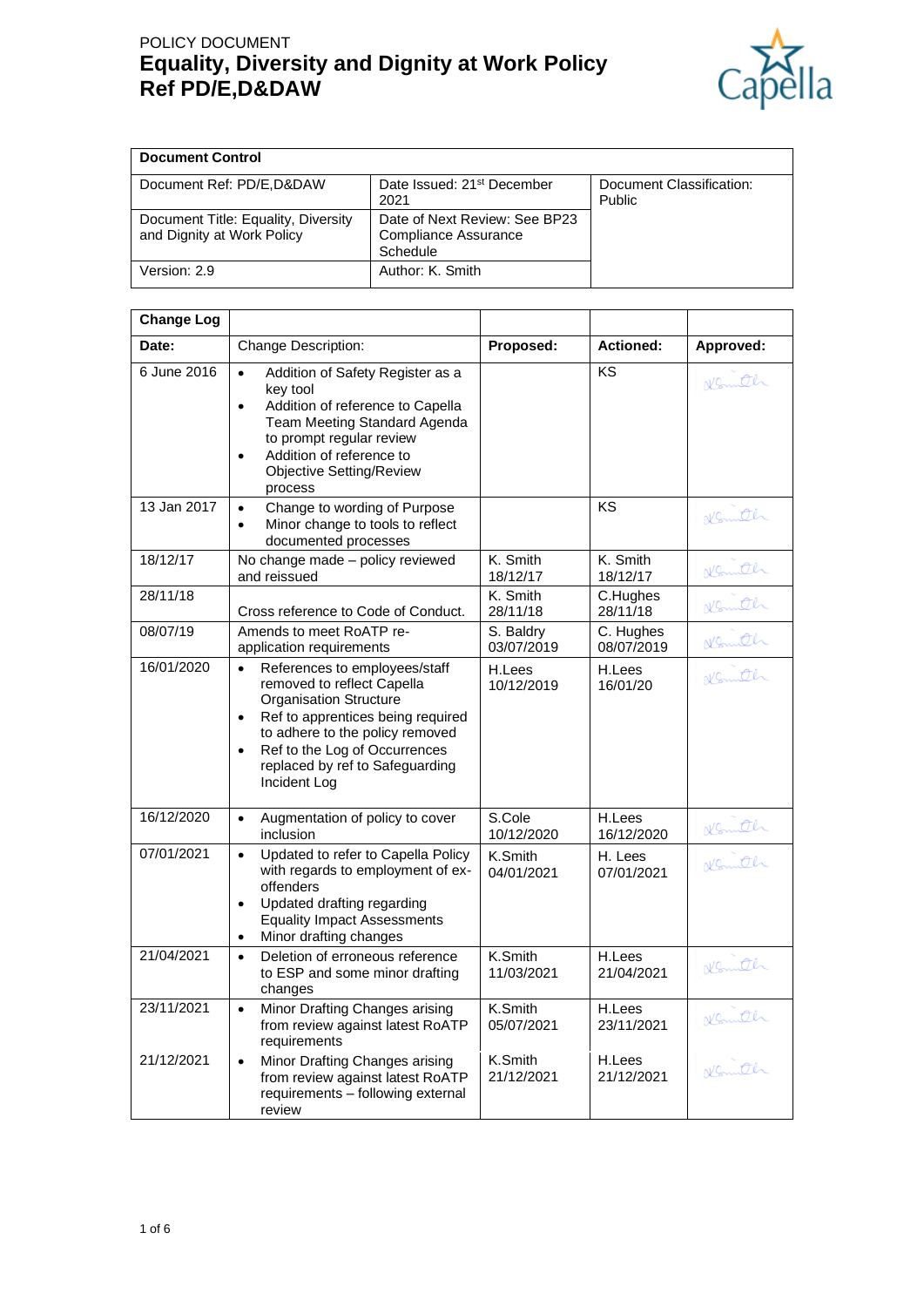

## **Purpose**

The purpose of this policy is to set out the intentions and key tools that Capella will use to ensure that equal opportunity considerations are incorporated into all our business activities, and to build an inclusive and supportive environment where everyone is treated with dignity.

This policy complements Capella's Code of Conduct for Associates (PD/CoC) and the Code of Conduct for Apprentices/Delegates (CL14), with which all Associates and Apprentices/Delegates are required to comply. *See Capella's Code of Conduct for Associates and/or Capella's Code of Conduct for Apprentices/Delegates for further information.*

This Policy covers how we will:

- promote the policy
- get engagement and achieve commitment to the policy
- train our Associates in implementing the policy
- implement the policy when recruiting, delivering training and working with employers and apprentices/delegates.

The policy includes appendices outlining Capella's expectations of our Associates and the legislative context which defines the way we meet our responsibilities.

#### **Owners**

All Capella Associates will be aware of and work within this policy. The Managing Director will take lead responsibility for the deployment of this policy.

### **Intent**

Capella aims to:

- create an inclusive culture in which we treat each other and everyone we meet with dignity, respect, courtesy and consideration regardless of their gender, age, marital status, disability, sexual orientation, race, religion or belief, offending background, ethnic or national origin, nationality or any other difference or protected characteristic.
- embrace and value differences and in doing so create an atmosphere of trust, where people feel free to speak up and where they know that their contributions are valued and that any concerns that they raise will be treated with appropriate confidentiality and seriousness.
- develop each apprentice's/delegate's sense of personal and cultural identity, and to encourage apprentices and delegates to be confident, open to change, receptive and respectful towards other identities.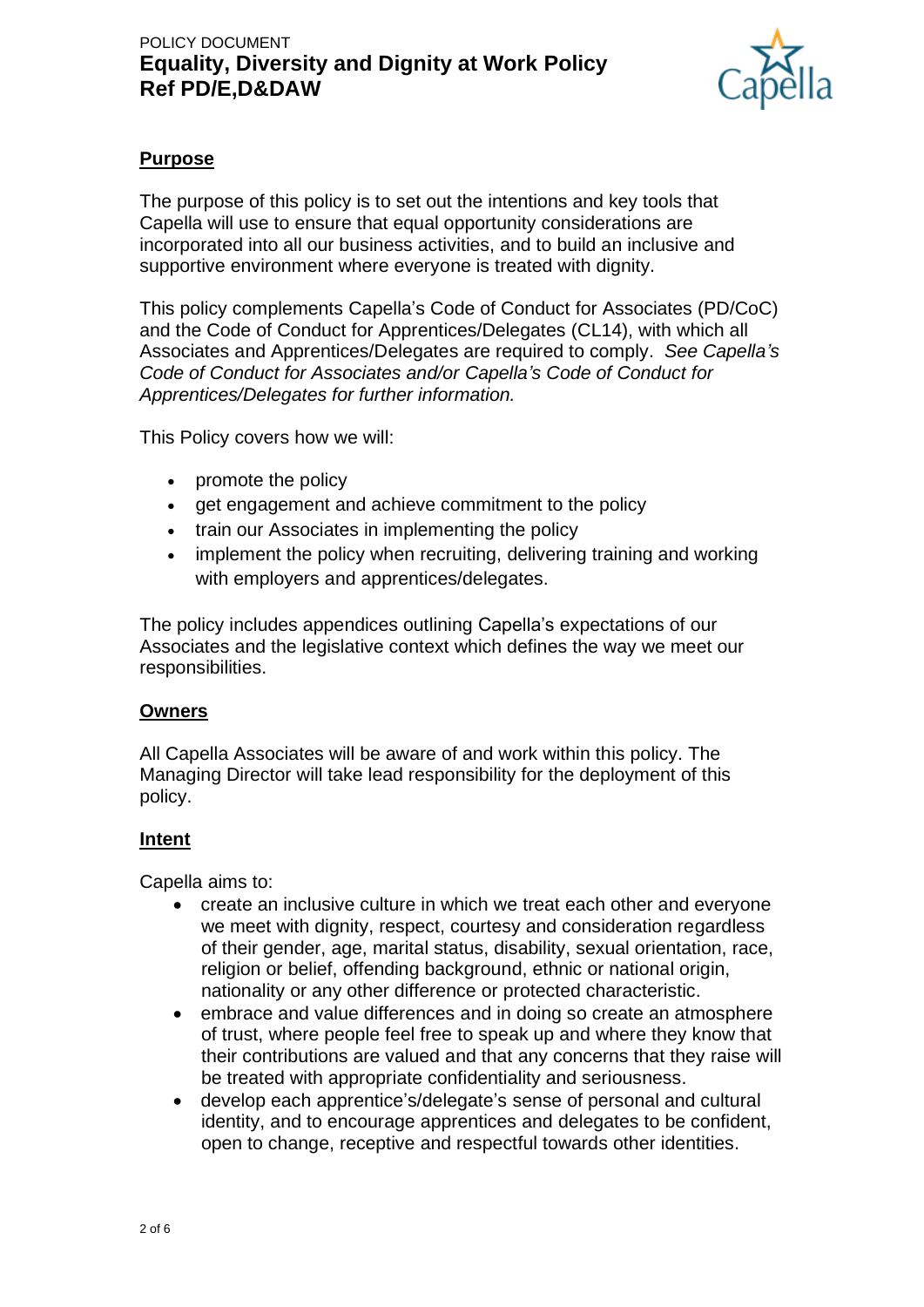# POLICY DOCUMENT **Equality, Diversity and Dignity at Work Policy Ref PD/E,D&DAW**



- ensure that equality is an integral part of planning and decision making.
- regularly reiterate our principles and demonstrate our commitment to equality, diversity and dignity at work through our actions.
- recognise our human biases and make conscious decisions to act on them in a positive, inclusive manner.

## **Tools**

#### Promotion of this policy

Capella will promote this policy through our:

- Onboarding resources and processes for apprentices and employers
	- o Promotional materials
	- o Capella website which includes our online handbooks
	- o Commitment Statement
	- o Induction
- Onboarding resources and processes for Associates
	- o Promotional materials (*see Appendix 9 of Capella's Safeguarding and Prevent Policy for information regarding Capella's policy with regards to the recruitment of ex-offenders).*
	- o Capella website
	- o Contract schedule
	- $\circ$  Induction and training

### Engagement and Commitment

We will get engagement and achieve commitment to the policy through:

- Annual review of this policy.
- Annual communication of this policy to all Capella Associates in order to reinforce its importance, to obtain Associates engagement with the policy and to ensure that all Associates understand their responsibilities with regards to Equality, Diversity and Inclusion.
- Inclusion of "Equality, Diversity and Inclusion" as a Standing Agenda Item on our Leadership Team Meeting Template Agenda and our Advisory Board Meeting Template Agenda.
- Requiring all Associates to follow the expectations set out in Appendix 1 and to comply with Capella's Code of Conduct for Associates.
- Working with employers to support equality, diversity and inclusion in apprenticeship/delegate recruitment and onboarding through the sharing of relevant information and through including questions relating to Equality, Diversity & Inclusion in the H&S Checklist that employers are required to complete as part of the Contracting stage.
- Identification and sharing of appropriate learning resources suitable for apprentices/delegates and employers to support deployment of this policy. Capella's Apprenticeship Support Resources, which are available on the Capella website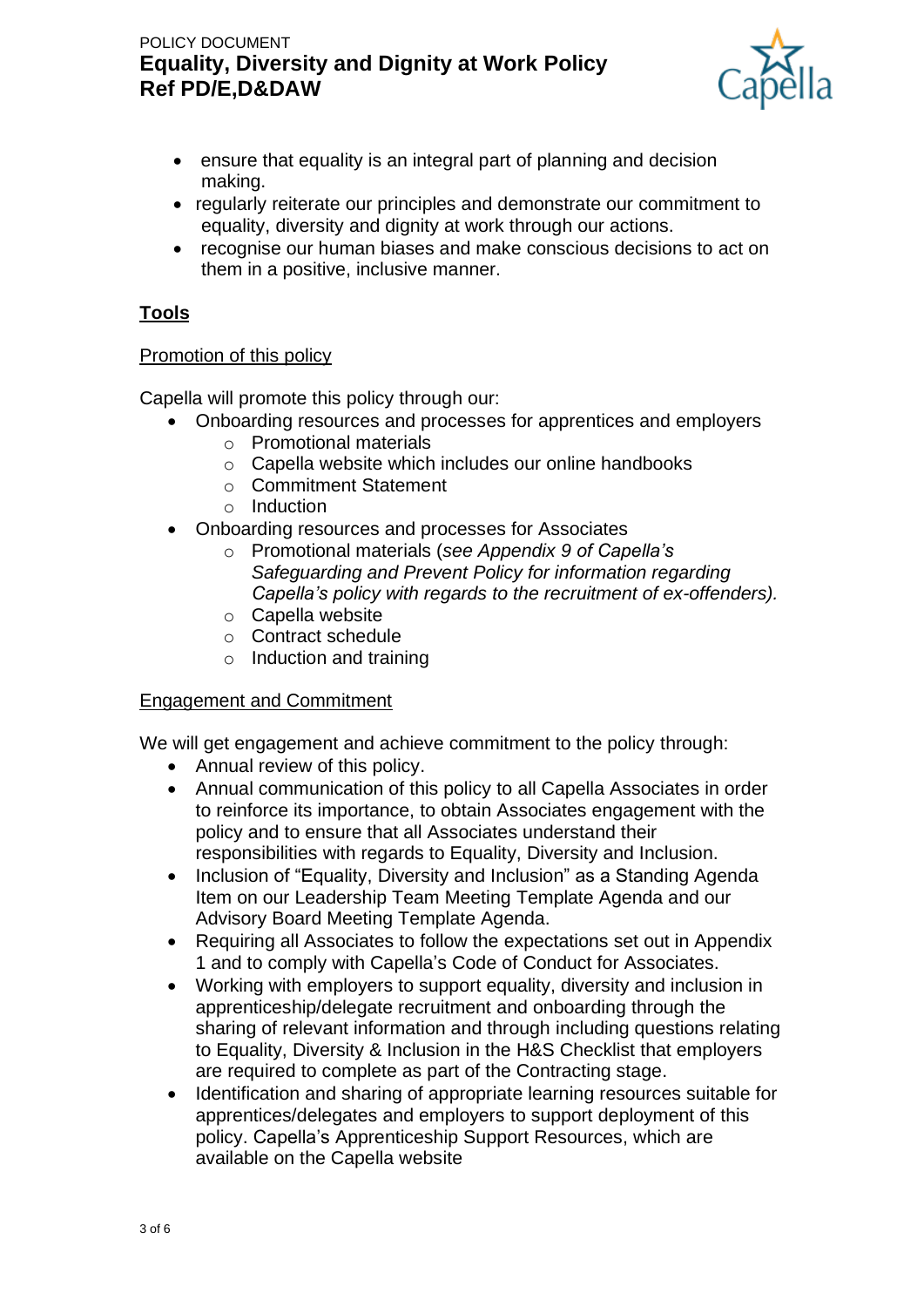# POLICY DOCUMENT **Equality, Diversity and Dignity at Work Policy Ref PD/E,D&DAW**



[\(https://capellaassociates.freshdesk.com/support/home\)](https://capellaassociates.freshdesk.com/support/home) contain information regarding a wide variety of topics including British Values, Bullying and Harassment and Equality and Diversity.

- Reviewing the progress of apprentices/delegates at regular Programme Review meetings in order to ensure that all apprentices/delegates have an equal opportunity to achieve their full potential. Where it is identified that apprentices/delegates require additional support in order to be able to achieve their full potential, ensuring that appropriate action is taken (eg provision of Delegate Support, provision of special considerations at EPA etc) *(See Capella's Delegate Support Policy for further information).*
- Alerting the Managing Director to any instances of discrimination or other concerns as soon as they are recognised. All incidents of discrimination etc. involving apprentices/delegates or Associates will be recorded in Capella's Safeguarding and Prevent Concerns and Issues Log. (*See Monitoring of the Policy below*).
- Taking appropriate action to address any instances and concerns raised, following the guidelines in Appendix 1 and 2 of the Safeguarding and Prevent Policy. This forms part of our Safeguarding reporting and recording of incidents process, which may include informing the apprentice's/delegate's employer or raising a Safeguarding or Prevent Duty concern.

### **Training**

To train our Associates in implementing the policy, we:

- Conduct discussions during the Induction to address questions arising from the policy review.
- Complete an assessment of current knowledge, skills and behaviours and discuss training needs, plus plans to address these, as part of the Capella Skills Matrix completion (BP17). This is completed during induction and then updated annually as part of the Contract Review.
- Complete Observations of Trainers and agree actions to address any learning needs and check to ensure improvements have been made.
- Share learning from observations through tailored workshops and standardisation meetings.
- Inclusion of Equality, Diversity and Inclusion topics in Standardisation meetings to upskill in key areas e.g. learning needs.
- Identification and sharing of appropriate resources including general information available on the Capella website [\(https://capellaassociates.freshdesk.com/support/home\)](https://capellaassociates.freshdesk.com/support/home) which contains information regarding a wide variety of topics including British Values, Bullying and Harassment and Equality and Diversity.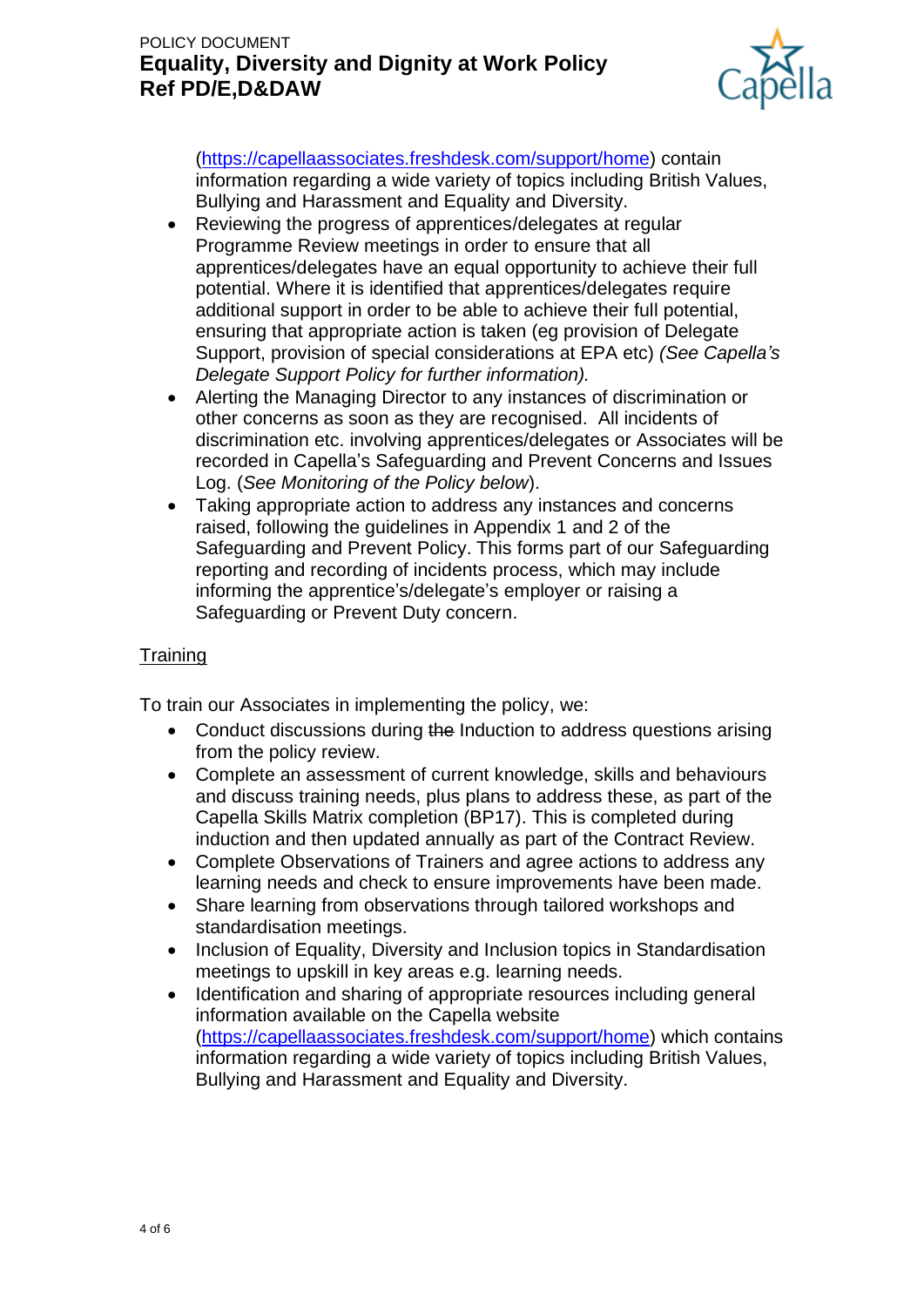

### Monitoring of the policy

We use our Ofsted Self-Assessment Record (SAR) to assess how well we achieve commitment to this policy and meet its requirements.

In addition:

- we regularly analyse our data (such as apprentice/delegate results, apprentice/delegate completion rates, Safeguarding & Prevent Concerns) in order to identify any equality/diversity/inclusion issues that may require action to be taken.
- we look at the equal opportunities afforded to our Associates as part of the monitoring process.

If monitoring shows that Capella is falling short of its commitment and stated actions to meet the policy, we will devise an action plan to address and mitigate the issues. Such actions may include a review of teaching, learning and assessment in the case of apprentices/delegates. Results may be entered into the Capella Changes and Opportunities Register (continuous improvement), which is regularly reviewed by senior managers.

#### Review and Updates

This policy will be reviewed every 12 months as a minimum.